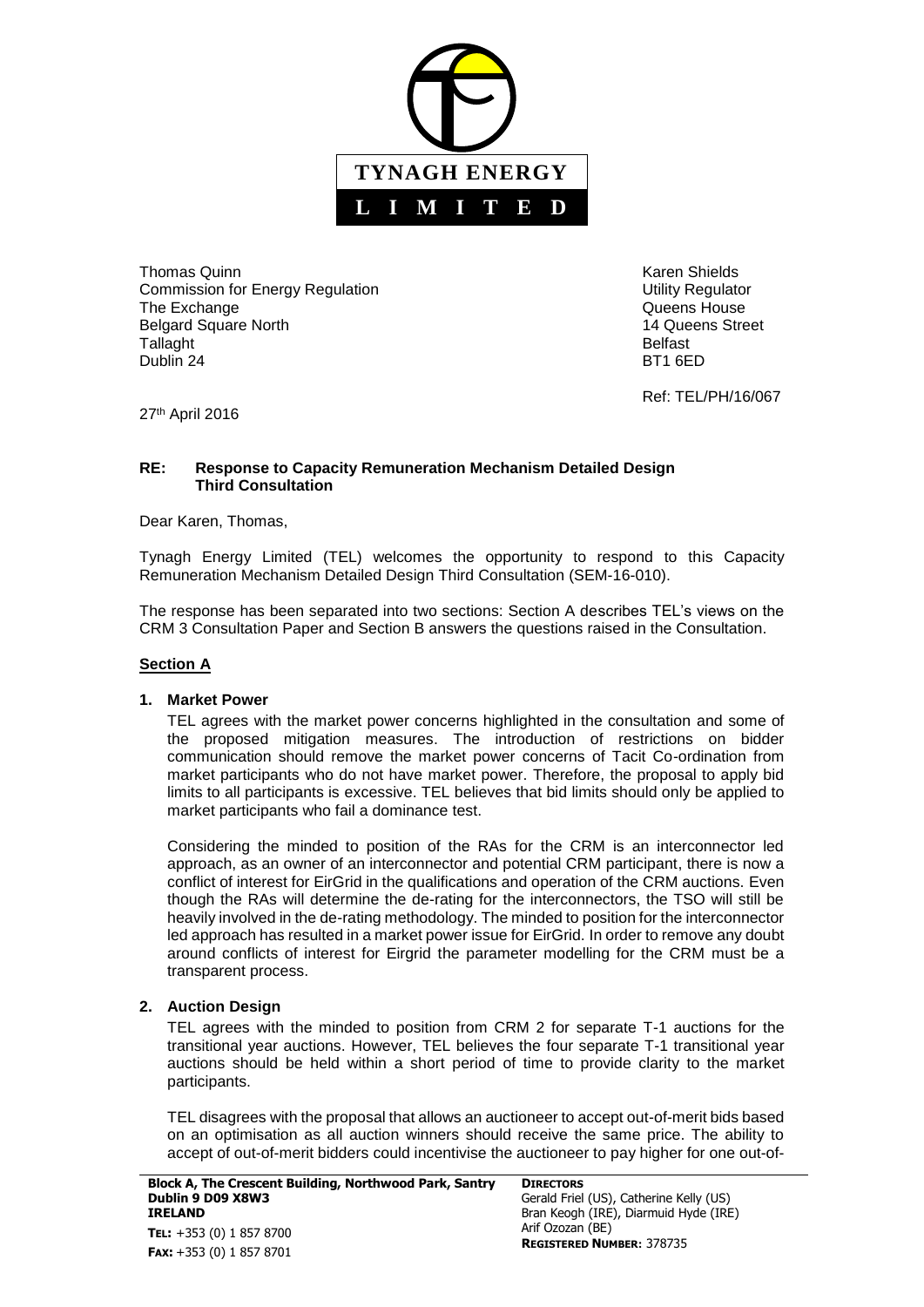

merit bidder and reduce the clearing bid for the majority of in-merit bids. TEL believes the combination of a supply curve bid structure for the tolerance band and a sloped demand curve (with a minimum of 8 hours LOLE) should mitigate the issues around "lumpiness and discrete bids".

### **3. Strike Price**

TEL agree with the approach of moving to a month-ahead value for NBP gas as the basis for setting the component of the Strike Price associated with gas fired generation. However, considering these plants may be purchasing daily gas capacity there should be a daily gas capacity adder to the month-ahead index in order to replicate the actual SRMC.

Since the reference thermal efficiencies and prices for gasoil and heavy fuel oil plant are different, TEL believes the strike price formula should incorporate both of these plants. TEL would like clarification on what the ORP is likely to be. On page 89 the ORP is stated to be gas oil but on page 94 the ORP is stated to be heavy fuel oil.

### **4. Auction Price Cap / Bid Limits**

The likelihood is that the current proposed design coupled with the other changes in the market will see a number of plants exiting the system, this may see under capacity in the medium term. A price cap equal to the Cost of New Entry will not be sufficient to entice new entry.

Considering the GB and US PJM have set the Auction Price Cap at 1.5 times estimated Net CONE and ISO New England have a multiple of 2, the proposal for the CRM auction cap to be 1 x Net CONE will stunt the entry of new investment required to maintain the security standard. If market power is controlled, then the risk of driving up the auction price is mitigated and the need to set the Auction Price Cap at such a low value is removed. TEL believe that an auction price cap should apply once bid limits are applied to those mandated bidders who fail a dominance test.

### **5. Price Floor**

Previous experience of an RO auction in New England (detailed in our previous responses) showed that the price of the RO fell to a Price Floor where there was excess supply or alternatively the price reached the Price Cap when there was a shortage. This was due to the binary nature of product – you either were successful and received revenue with a requirement to be available at times of system stress, or were not. Where there is insufficient capacity there is a reluctance to enter the market as the price will fall as soon as there is sufficient capacity. In the CRM, in the absence of a price floor, the price is likely to tend to 0. An inefficient generator is better getting some capacity revenue than none at all. This will lead to considerable stress and possibly exit of newer and more efficient plant. A price floor set at a figure close to 50% of the existing capacity pot would provide for a more orderly exit of generation.

### **Section B**

### **Auction Frequency and Volumes**

1. *Do respondents agree with the proposed approach for transitional auctions, T-4 auctions and T-1 auctions? If not, please explain.*

TEL agree with the proposed approach for the transitional, T-4 and T-1 auctions.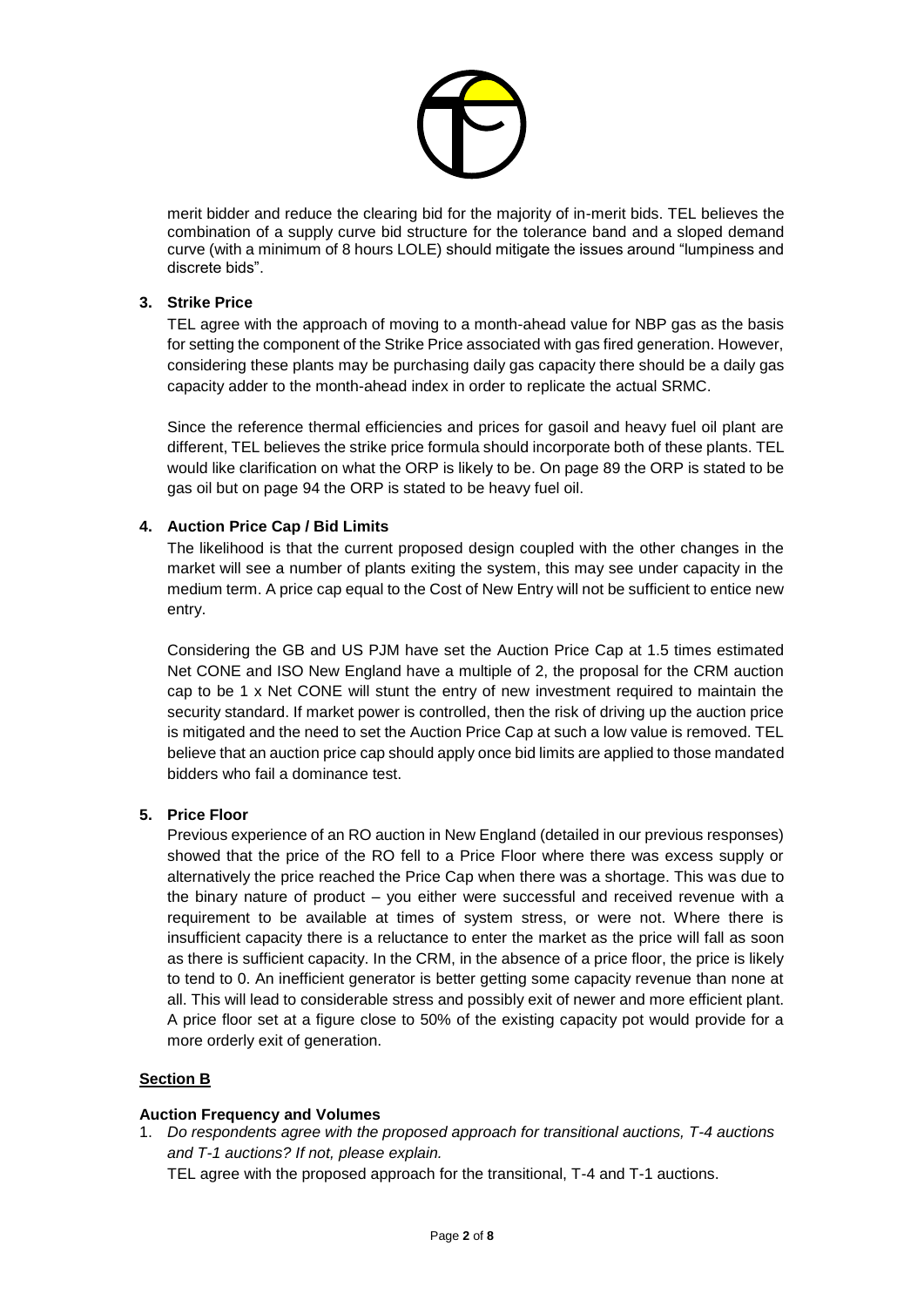

*2. What is respondents view in relation to the flexibility around the timing of the T-1 and T-4 auctions?*

TEL suggest a reduced timing around the T-4 and T-1 auctions. Considering the significant increase in I-SEM markets that participants will have to operate in, it would help market participants to structure their resources effectively if the auctions were held at the same time/month each year.

### **Market Power**

- 1. *Do respondents agree that market power is a material concern in the I-SEM CRM?*  Yes.
- 2. *Do respondents think that the overall market power control framework and package of mitigation measures set out in this section is comprehensive and proportionate? Are there any additional market power concerns that the SEM Committee should be focussing on? Should the SEM Committee bar any existing firm transmission access intermittent generator which has opted out of an auction (on grounds of retiral) from bidding in subsequent auctions, if it subsequently does not retire and/or apply other sanctions?* TEL agree with the RA's opinion that "while a market participant may or may not exercise market power, the key issue it that it has the capability to do so". Therefore, TEL believe that market power mitigation measures should only apply to those which are deemed to be dominant and possess market power. Option B (only on those mandated bidders who fail some dominance test) for the bid limits is such an approach.

The conflict of interest for EirGrid as TSO and interconnector owner could potential provide EirGrid with market power in the CRM auction.

- 3. *Do you think that firm transmission access plant which has bid at a certain point within the tolerance band in the T-4 auction (below the maximum) should be allowed to bid more capacity (up to the top of the tolerance band) in the T-1 auction?* Yes.
- 4. *What metrics should be used to assess whether a capacity provider is dominant, for the purpose of either applying other Bid Limits and/or controls on aggregation (the approach to setting the level of bid controls is discussed in section 6)?* Considering the HHI metric is currently being used for controlling SEM market power and there has been no reported market power abuse to date, it would make sense to continue using the proven HHI metric.
- 5. *Do you agree that dominant /pivotal generators should be prohibited from acting as Capacity Aggregators? Should associated businesses of dominant / pivotal generators (e.g. their Supply arms) also be prohibited from acting as Capacity Aggregators too?* TEL believe that dominant/pivotal generators shouldn't be able to act as capacity aggregators due to the additional auction complexity as well as market power issues.

Associated businesses of dominant / pivotal generators (e.g. their supply arms) should be prevented from acting as capacity aggregators.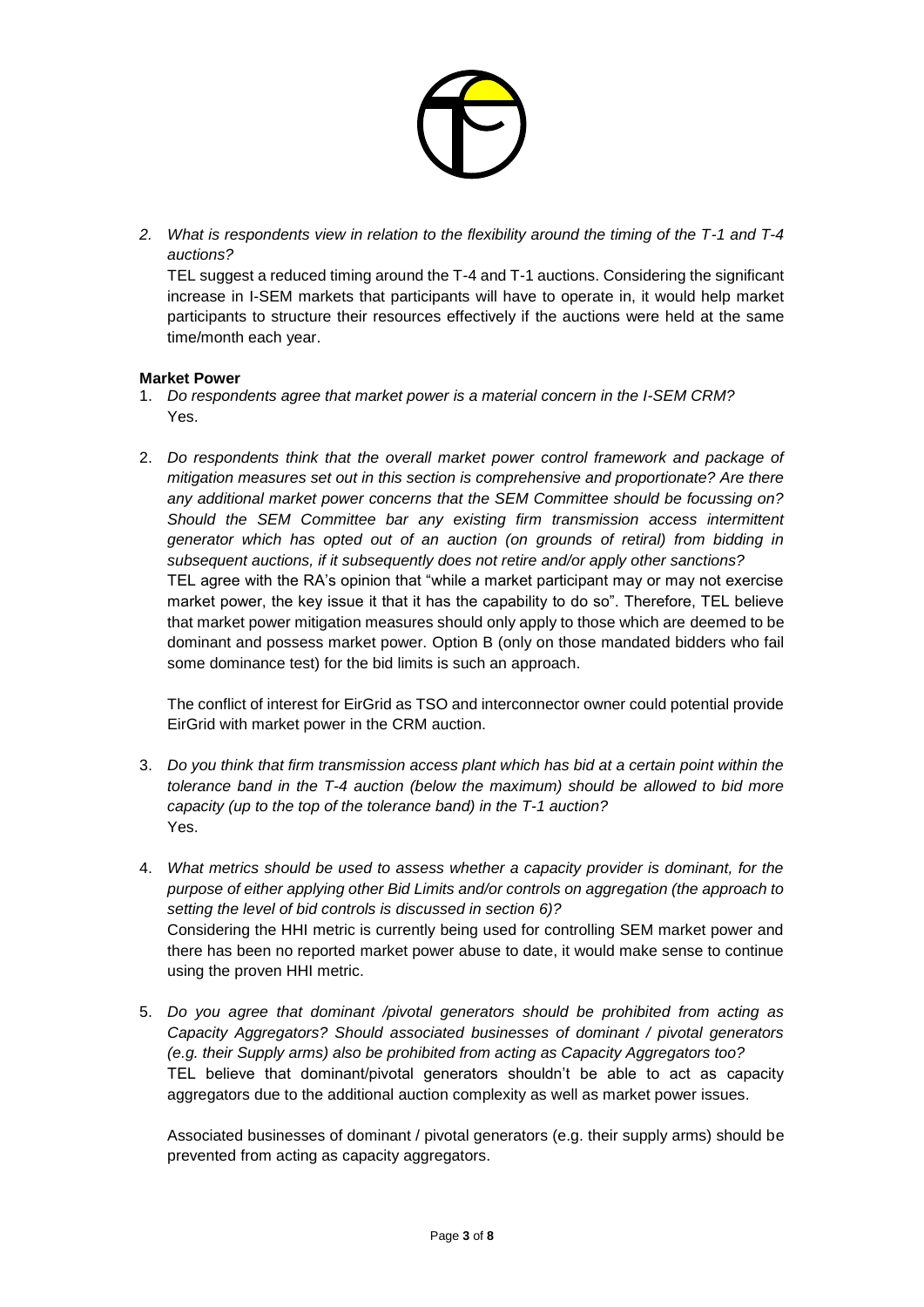

*6. Should there be a prohibition on ESB and other dominant generators providing aggregation services?*

Yes.

# **Auction Design**

*1. Which auction format (simple sealed bid, multiple round descending clock, combinatorial format, i.e. Option 1 to 3 in Section 5.2) do you think is most appropriate for the transitional auctions, T-4 and T-1 auctions, and why?*

TEL does not have a strong opinion on this but has a minded to preference for the simple sealed bid format as the most appropriate for the transitional, T-4 and T-1 auctions. The lower potential for market abuse, simplistic approach for bidders to participate and relatively low cost makes the sealed bid approach a more viable option than the multiple round descending clock format. However, TEL believe that participants must be able to submit supply curves in the simple sealed bid format in order to provide the require bidding flexibility to participants without the need to develop the combinatorial format.

*2. Do you have any preference for the structure of bids for the auctions? Explain your rationale.*

TEL prefer Option 2 (supply curve) as it provides greater bidding flexibility to the capacity provider. This must be subject to capacity provider being able to submit bids with a supply curve close to their available capacity i.e. the supply curve can have two values such as 399 MW and 400MW. The increased flexibility could provide the auctioneer the ability to mitigate the "lumpiness / discrete bids" issues.

*3. Do stakeholders agree with the proposed approach of adopting Option 3b to deal with the lumpiness/discrete bid problem? If not, please explain why not, and your preferred alternative approach.* 

TEL strongly disagree with the proposed option 3b of selecting out-of-merit bids. This discussion is all based on one of the key complexities highlighted in point 5.4.2 which is the rules require the auctioneer to accept all or nothing of the marginal bid. If the supply curve (option 2) for the structure of bids was available this could mitigate some of the issues with lumpiness/discrete bids. However, the ability to submit small supply curves (e.g. 399 MW to 400 MW) could still lead to this problem. TEL believe Option 2a (a net welfare function calculation) similar to GB should be applied once the LOLE of 8 hours is maintained. If not option 1 is the only suitable proposal.

- *4. Do stakeholders agree with the approach of setting the clearing price based on the highest accepted in-merit winner, and paying any out-of-merit winners based on a pay-as-bid basis? If not, please explain why not, and your preferred alternative approach.* TEL strongly disagree with this approach as it provides incentives to the auctioneer to select out-of-merit units and pay a lower price to the in-merit units. All auction winners should be paid the same price.
- *5. Should the SEM Committee introduce a sloped demand curve, either as a market power control, or for other reasons?* TEL believe a sloped demand curve should be introduced once the approach of settling the clearing price based on the highest accepted in-merit winner. The sloped demand curve and supply curve bid structure should mitigate the need for selecting out-of-merit units. If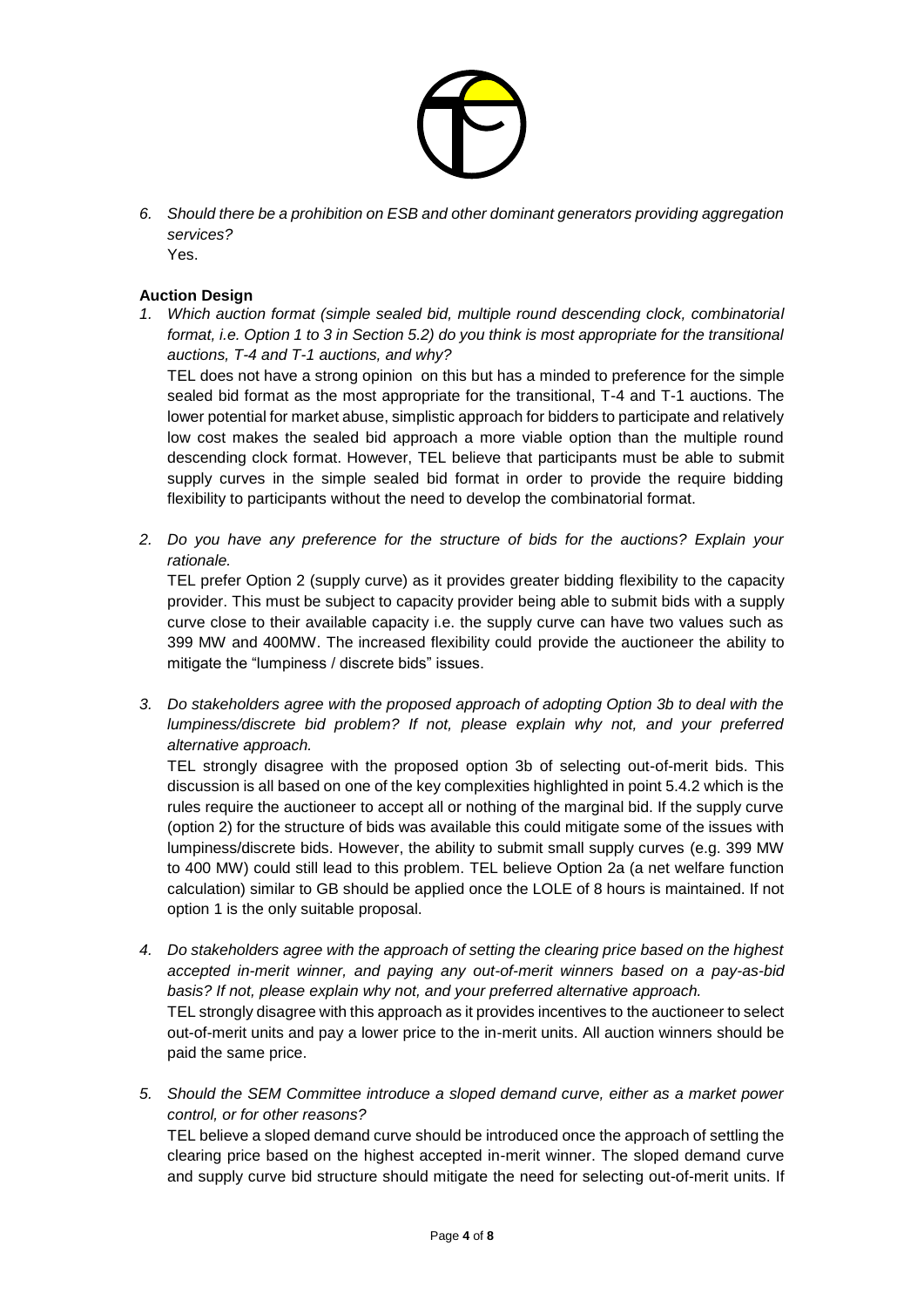

the security standard is to remain at 8 hours, this must be the minimum retained in the auction. If excess capacity is purchased it will result in the system operating closer to a more realistic LOLE.

- *6. Winner determination. Do you agree with winners being determined purely on price offered for each Capacity Delivery Year?* Yes.
- *7. Winner determination. Do you agree that the auctioneer should be able to accept "out-ofmerit" bids to manage the lumpiness problem or should only in-merit bid be accepted? What rules should be used to determine whether the marginal bidder is accepted (if only in-merit bids can be accepted) or to determine which out-of-merit bid should be accepted?* See question 3 above.
- *8. Price determination. Do you agree that it appropriate to pay auction winners on a "pay-asclear" basis, with this uniform clearing price being based on the highest accepted in-merit bid price? Should any out-of-merit winners be paid a different price to in-merit winners?* Yes. All winners of the auction should be paid the same price.
- *9. How do you think the lumpiness / discrete bid issue should be dealt with?* The sloped demand curve and supply curve bid structure should mitigate the issues with lumpiness / discrete bid issues. If excess capacity is purchased it will result in the system operating closer to a more realistic LOLE.
- *10. Do you have any comments on the treatment of tied bids?* The ranking rules for GB, as highlighted in the consultation, appear to be a reasonable treatment of tied bids.
- 11. What is the appropriate level of information to be provided: before qualification; between *qualification and the auction start; between rounds in the case of a multiple round auction; and after the end of auction?*

TEL agree with the list of information as highlighted in the consultation. In terms of the information between qualification and start of the auction, TEL agree that publishing the volumes opted out of the auction would assist in incentivising cost reflective bidding. TEL think the publication of volumes won on each capacity market unit at the end of the auction would assist in the transparency of the auction and aid the secondary market trading.

*12. Are any additional restrictions on bidder communications (over and above existing competition law) required?*

The restrictions on bidder communication proposed should ensure the integrity of the auction.

# **Auction Parameters**

*1. Do you have any comments on the overall scope / process of auction parameter setting outlined above?*

The capacity tolerance bands must be provided with the de-rating factors for each dispatchable generator.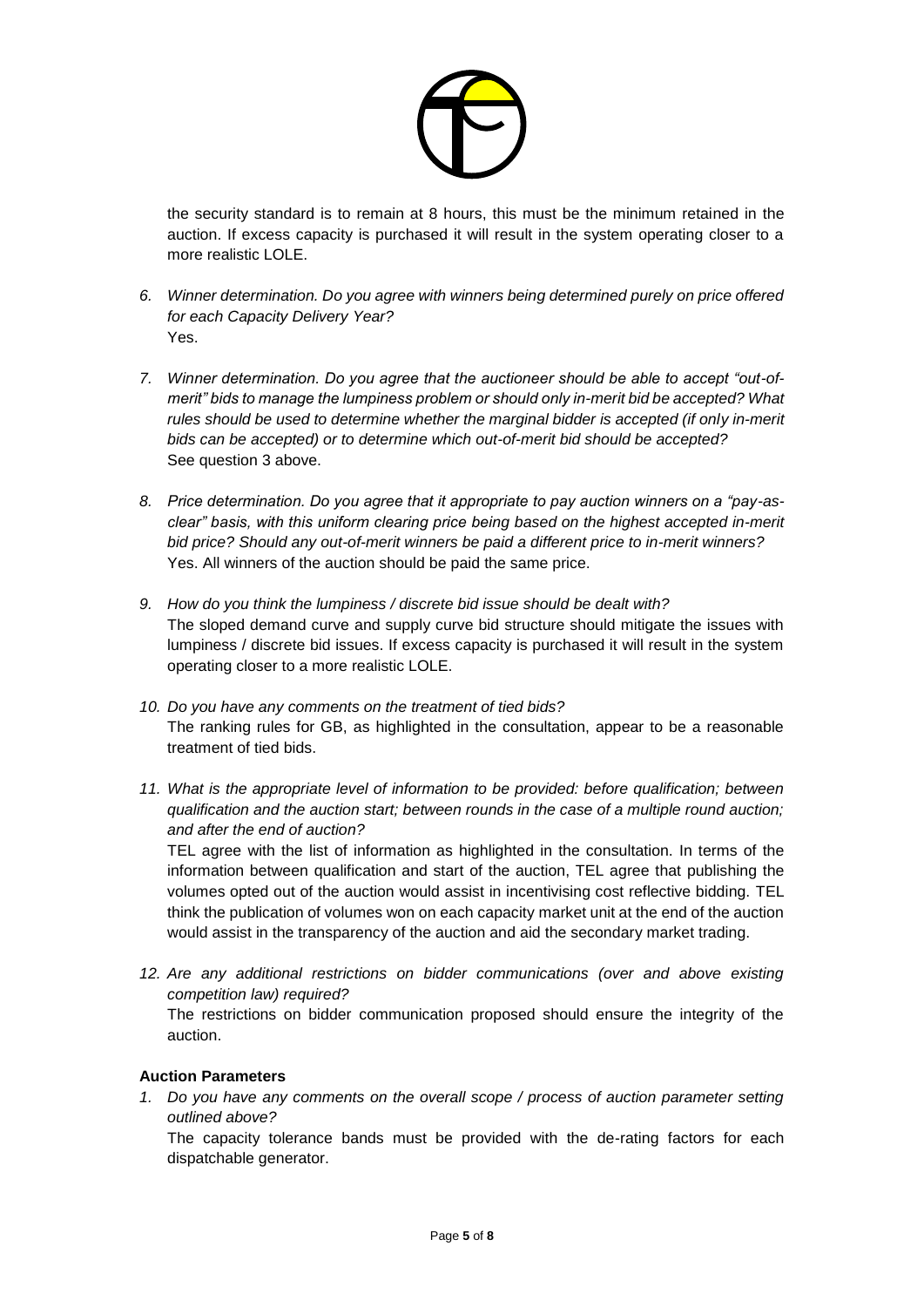

- *2. If a sloped demand curve is introduced, what principles should be used to determine the slope of the demand curve, and the range within which the demand curve is sloped?* The sloped demand curve should move from shallow to steep and always maintain at least the security standard of 8 hours.
- *3. If introduced, should the sloped demand curve be different for the transitional period?* The approach that is to be applied in the transitional period should be the same as that applied in the enduring arrangements. This will provide a trial run for determining the full impact of the sloped demand curve before implementing on long term contracts in the T-4 auction. After the transitional period, if necessary, the sloped demand curve can be adjusted.
- *4. What impact do you think the sloped demand curve will have on competition?* It will reduce price.
- *5. Do you agree with the requirement for an Auction Price Cap? What principles should be used to determine the level for the Auction Price Cap/what level should it be set at?* Considering the GB and US PJM have set the Auction Price Cap at 1.5 times estimated Net CONE and ISO New England have a multiple of 2, the proposal for the CRM auction cap to be 1 x Net CONE will stunt the entry of new investment required to maintain the security standard. If market power is controlled, then the risk of driving up the auction price is mitigated and the need to set the Auction Price Cap at such a low value is removed. As mentioned in the market power section, TEL believe that an auction price cap should apply once bids limits are applied to those mandated bidders who fail some dominance test.
- *6. Do you agree with the requirement for other Bid Limits?* Yes, once they apply to bidders who fail some dominance test.
- *7. Should the other Bid Limits be applied at the same level to all existing non-intermittent firm transmission access generators, or should the limits be technology specific?* The bid limits should only apply to bidders who fail some dominance test.
- *8. Should the other Bid Limits be applicable to all bidders, or just dominant/ pivotal generators?* The bid limits should only be applicable to dominant/pivotal generators.
- *9. What principles should be used to determine the level for the other Bid Limits/what level should they be set at?* TEL think that long run costs must be part of the principles used to determine the level for the bid limits.

### **Auction Governance, Roles and Responsibilities**

*1. Do you agree on the proposed role of the TSOs with respect to the auctions?* Considering EirGrid has a conflict of interest as interconnector owner and TSO, transparency of the qualification process, calculation and publishing of results is critical to removing any doubt of abuse of position by EirGrid. The development of the auction guidelines must incorporate all market participants to ensure there is equitable treatment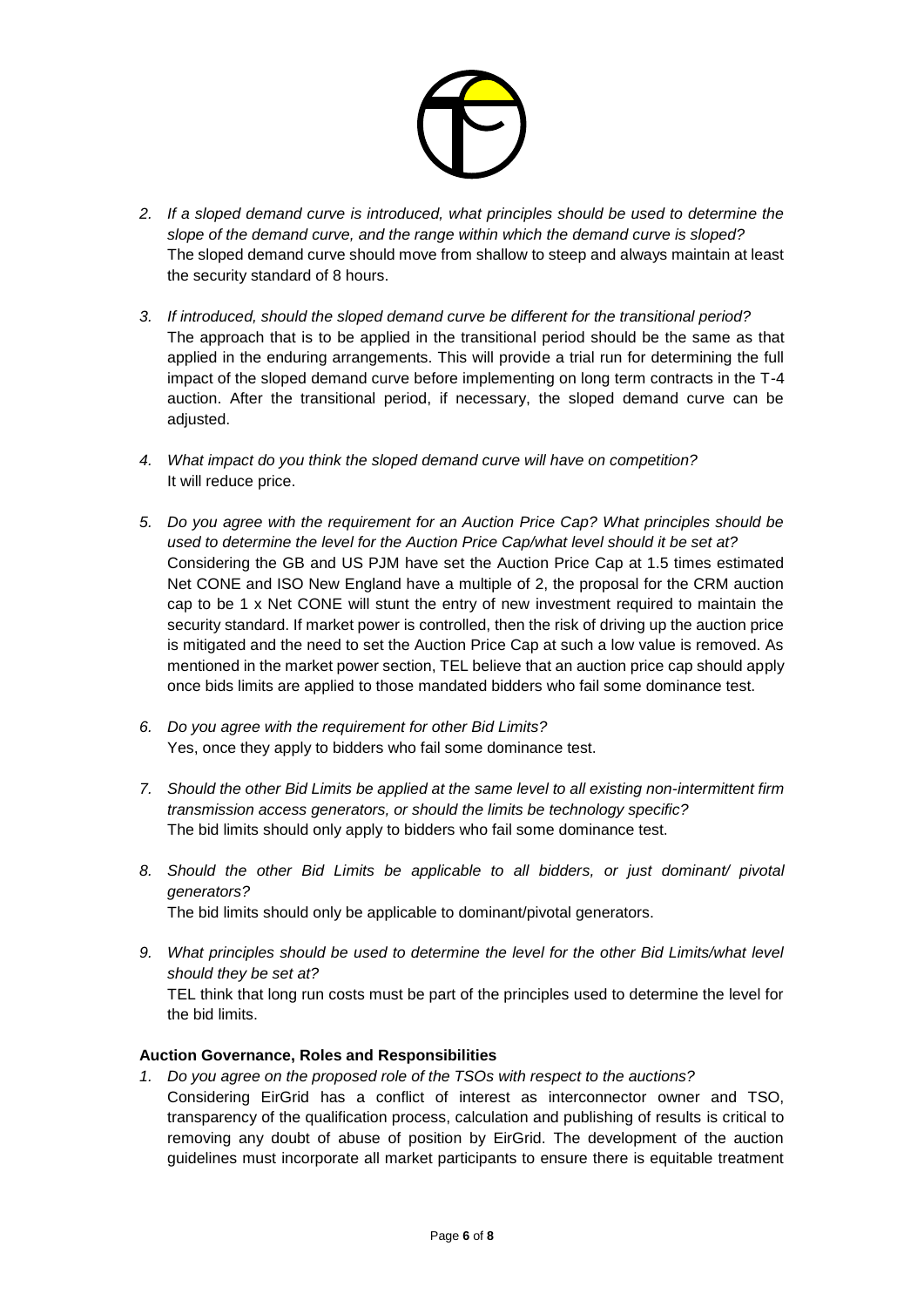

for participants. TEL agree with the proposed role of the TSOs with respect to the auctions once the overall CRM auction is carried out in a transparent process.

- *2. Do you agree on the requirement for an Independent Auction Monitor and its proposed roles and responsibilities? If not, please specify what changes you would make? Should this role be combined with the role of SEM/I-SEM Market Auditor?* TEL believe an Independent Auction Monitor is required considering the significant sums of money and potential conflict of interest for EirGrid.
- *3. Do you agree with the SEM Committee's proposed approach to managing conflicts of interests in the Capacity Market Code? Are any other steps appropriate to ensure that any actual or perceived conflicts of interest are managed?* TEL agree that control/responsibility and transparency mitigation measures proposed could reduce the conflict of interest.
- *4. Do you have any comments on the proposed auction governance arrangements?* The development of the auction guidelines must incorporate all market participants to ensure there is equitable treatment for participants.
- *5. Do you have any views on the model and process for making modifications to the Capacity Market Code?* No opinion.
- *6. Do you think that disputes in respect of the Capacity Market Code should be resolved by a similar process to TSC disputes? Should there be a separate panel for Capacity Market Code dispute resolution?* No opinion.

### **Other Residual Issues**

- *1. Do you agree with the proposed approach to incorporating the carbon price into the Strike Price formula?* Yes.
- *2. Do you agree with the approach of moving to a month-ahead index?* TEL agree with the approach of moving to a month-ahead index. However, considering these plants will be purchasing daily gas capacity there should be a daily gas capacity adder to the month-ahead index to replicate the actual SRMC.
- *3. Do you agree that a reference thermal efficiency of around 15% is appropriate? If not, why not?*

Since the reference thermal efficiencies and prices for gasoil and heavy fuel oil plant are different, TEL think the strike price formula should incorporate both of these plants. The methodology to arrive at the thermal efficiency of approximately 15% is reasonable.

*4. Do you agree that the appropriate oil price is the Heavy Fuel Oil price?* The formula on page 89 states the oil price is gas oil spot reference price. This needs to be clarified.